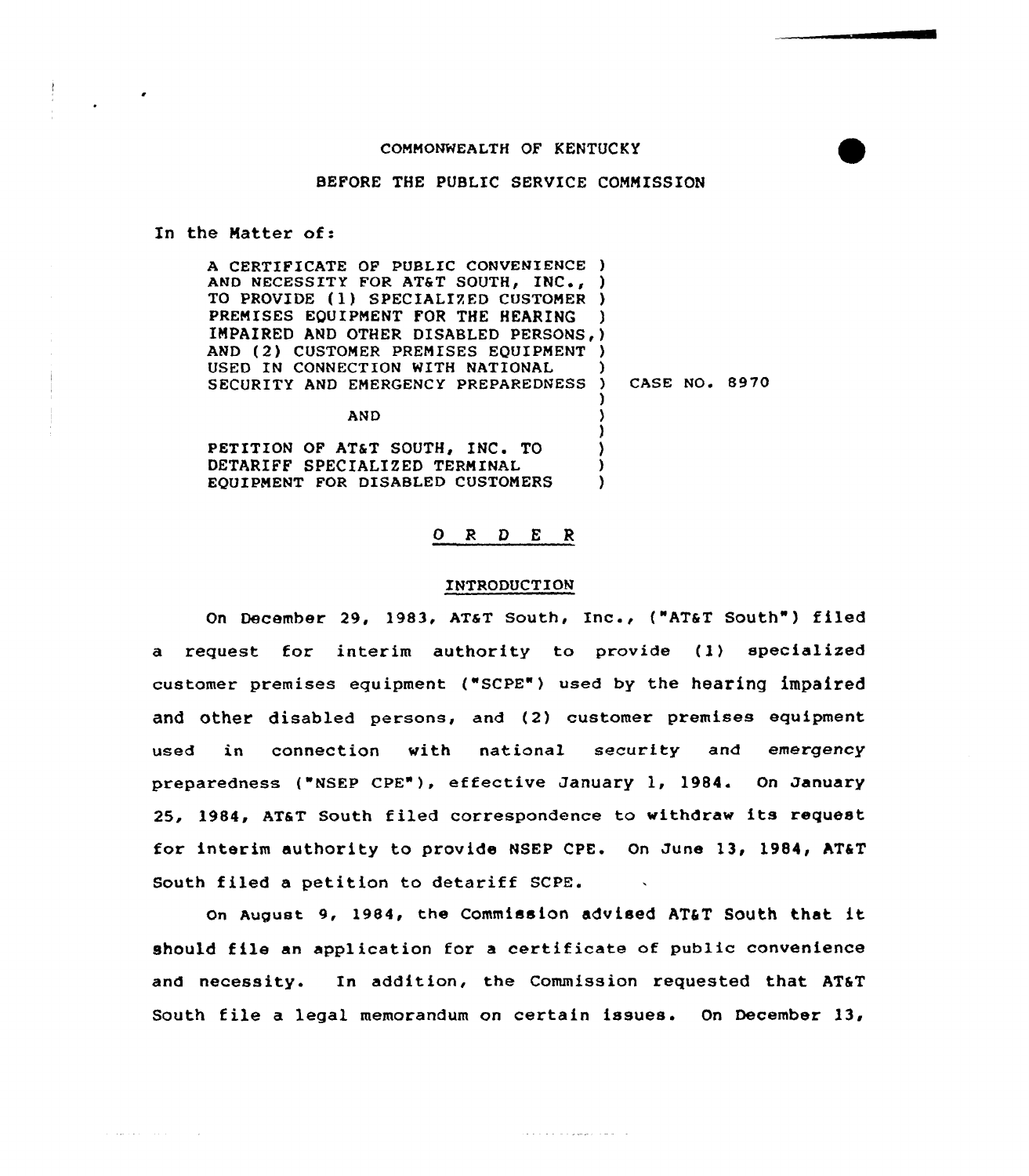1984, ATaT South filed <sup>a</sup> legal memorandum on the issues specified by the Commission.

On January 17, 1985, the Commission, on its own motion, granted full intervention in this case to William B. Rogers, Executive Director, the Kentucky Commission on the Deaf and Rearing Impaired. On January 18, 1985, an informal conference was held, involving ATaT South, the Commission staff, and other interested parties. On March 14, 1985, AT&T South filed its response to a question raised by staff at the informal conference, concerning AT&T South's status as a public utility subject to regulation under Kentucky law.

On April 23, 1986, the Commission released an Order finding AT&T South to be a public utility subject to regulation under Kentucky law. In addition, the Commission deferred action on AT&T South's petition to detariff SCPE, pending the outcome of <sup>a</sup> generic investigation concerning the detariffing of  $SCPE.$ <sup>I</sup>

On July 18, 1986, AT&T South requested another informal conference with the Commission staff to discuss the relationship of this case with the Commission's generic investigation concerning the detariffing of SCPE in Administrative Case No. 269. On October 10, 1986, AT&T South's motion for an informal conference was denied.

<sup>1</sup> Administrative Case No. 269, The Sale and Detariffing of Embedded Customer Premises Equipment, Phase 3.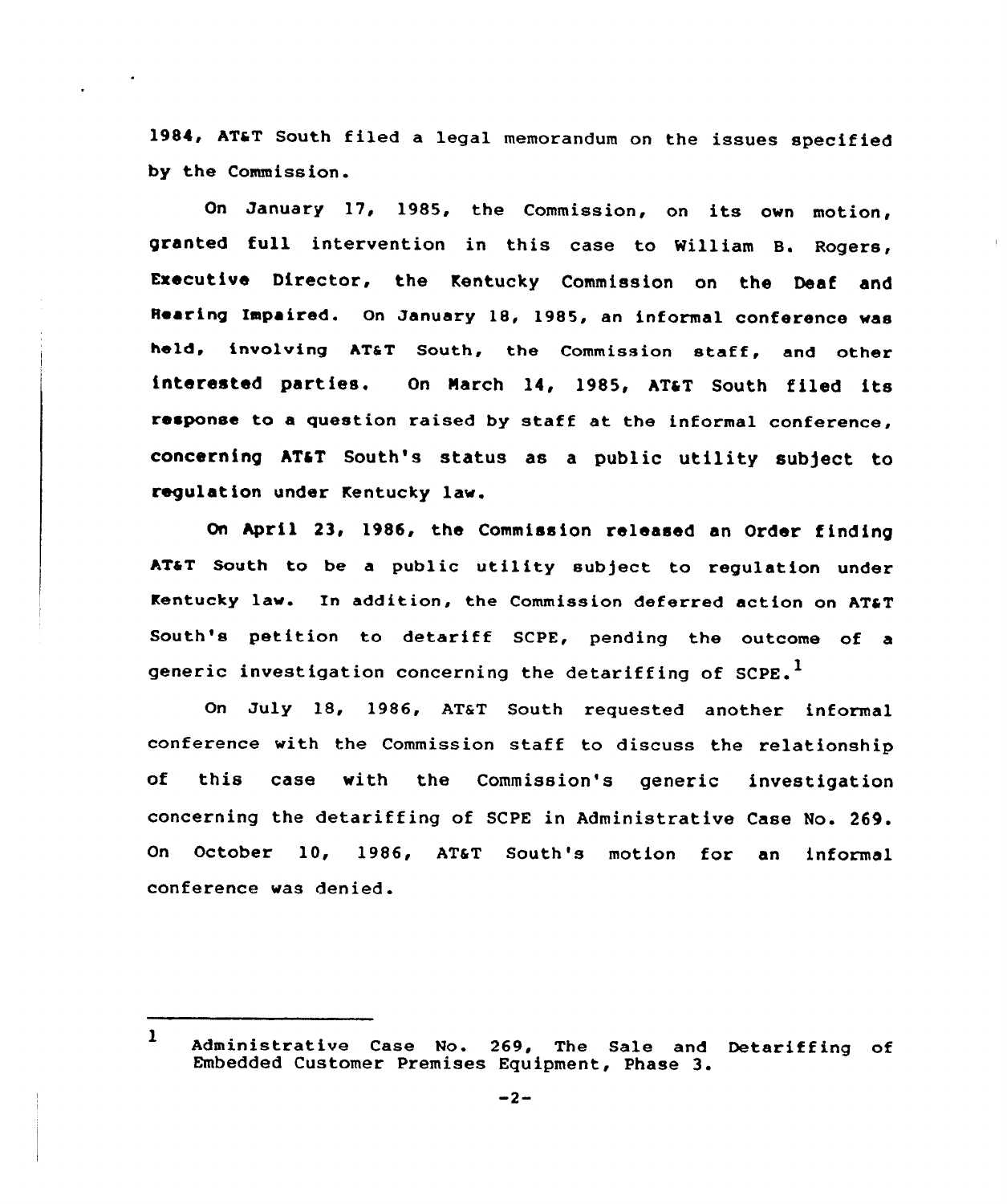No public hearing has been held in this case, as no party has requested a public hearing and, in the opinion of the Commission, a public hearing is not necessary.

## DISCUSSION

On January l, 1984, the American Telephone and Telegraph Company ("AT&T") divested South Central Bell Telephone Company ("SCB") and the other Bell Operating Companies ("BOCs"), as required by the Modification of Final Judgment ("MFJ").<sup>2</sup> Among other things, the MFJ and related Plan of Reorganization required the transfer of customer premises equipment ("CPE") provided by the BOCs to AT&T on January 1, 1984.

Prior to the MFJ, the Federal Communications Commission (~FCC") preempted state regulatory authority and ordered the detariffing of new CPE purchased after January 1, 1983.<sup>3</sup> Furthermore, the FCC required that new CPE provided by the Bell System after January 1, 1983, be provided through <sup>a</sup> separate subsidiary of AT&T not engaged in common carriage. Under the terms of the FCC's decision, the BOCs ceased to provide new CPE after January 1, 1983, and new CPE provided by the Bell System after January 1, 1983, was provided through <sup>a</sup> separate subsidiary of AT&T, American Bell, Inc., which was the predecessor of American Telephone and Telegraph Information Systems, Inc.,

 $\mathbf{2}$ The United States District Court for the District of Columbia, Civil Action No. 82-0192, the United States of America vs. the Western Electric Company, Inc., and the American Telephone and Telegraph Company.

<sup>3</sup> FCC Docket No. 20828, Amendment of Section 64. 702 of the Commission's Rules and Regulations (Second Computer Inquiry).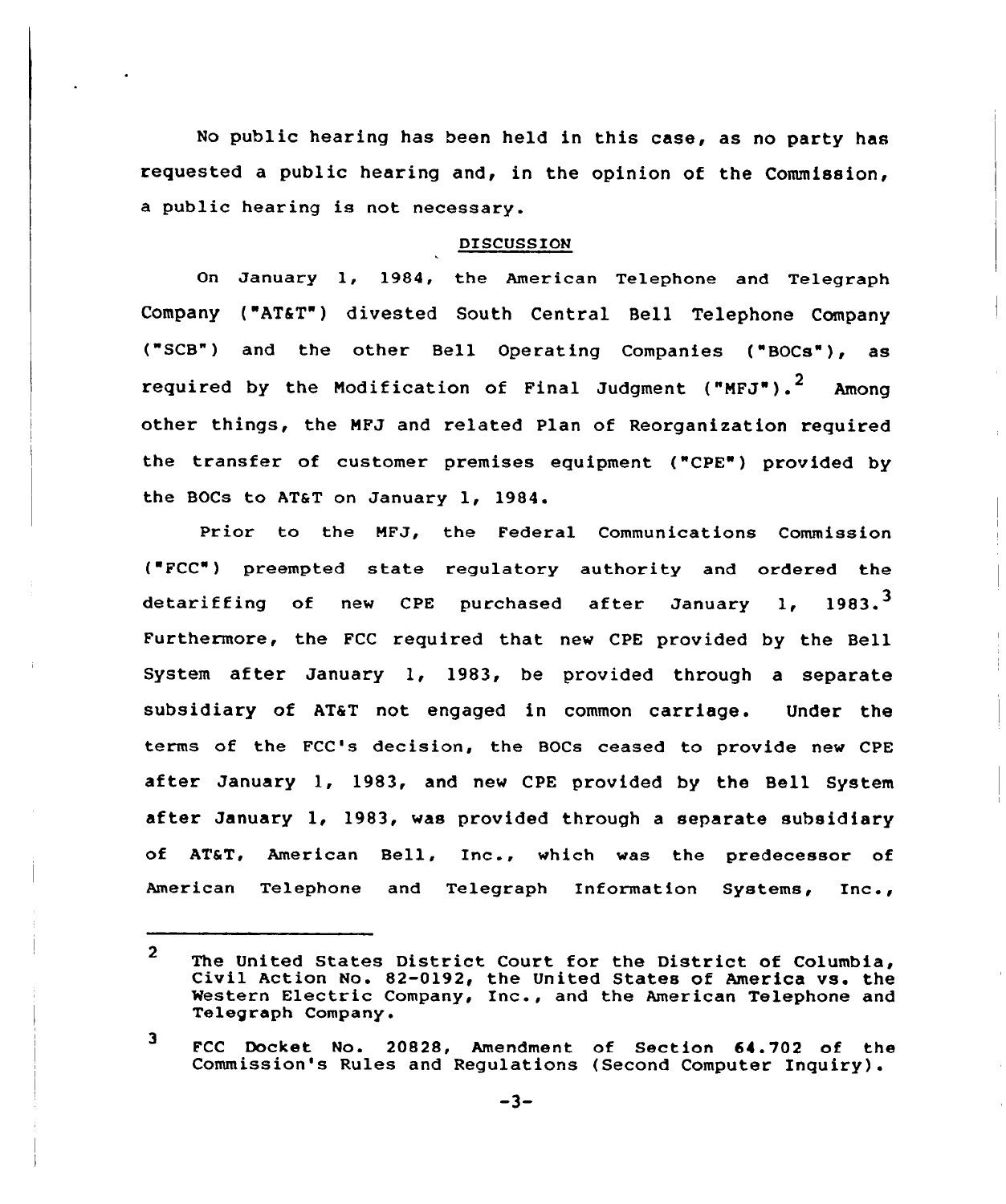("ATTIS"). However, also under the terms of the FCC's decision, the BOCs continued to provide embedded CPE purchased before January 1, 1983, under tariff regulation, until January 1, 1984, when embedded CPE provided by the BOCs was detariffed and transferred to ATTIS, with certain exceptions.

Subsequent to the NFJ, the FCC again preempted state regulatory authority and ordered the detariffing of embedded CPE provided by the Bocs coincident with divestiture on January 1, 1984, except SCPE and NSEP CPE.<sup>4</sup> In the case of SCPE, as a result of its analysis af the Telecommunications for the Disabled Act of 1982.<sup>5</sup> the FCC deferred decisions concerning the regulation of SCPE to state requlatory commissions.<sup>6</sup> In the case of NSEP CPE, after several waivers and extensions of time, the FCC ordered the detariffing of embedded MGEp cpE pxovided by the Bocs, effective on January 1, 1985. $<sup>7</sup>$ </sup>

In order to implement the requixements of the MFJ and FCC decisions, embedded CPE provided by the BOCs was detariffed and transferred to ATTIS on January 1, 1984, except SCPE and NSEP CPE. Embedded SCPE and NSEP CPK provided by SCB that remained subject to tariff regulation after January 1, 1984, was

7 common carrier Docket No. 81-893.

<sup>4</sup> Common Carrier Dacket No. 81-893, Procedures for Implementing the Detarffing af customer Premises Equipment and Enhanced Services (Second Computer Inquiry).

<sup>5</sup> 47 U.S.C. Section 610(g).

<sup>6</sup> common carrier Docket No. 83-427, Access to Telecommunications Equipment by the Hearing Impaired and other Disabled Persons.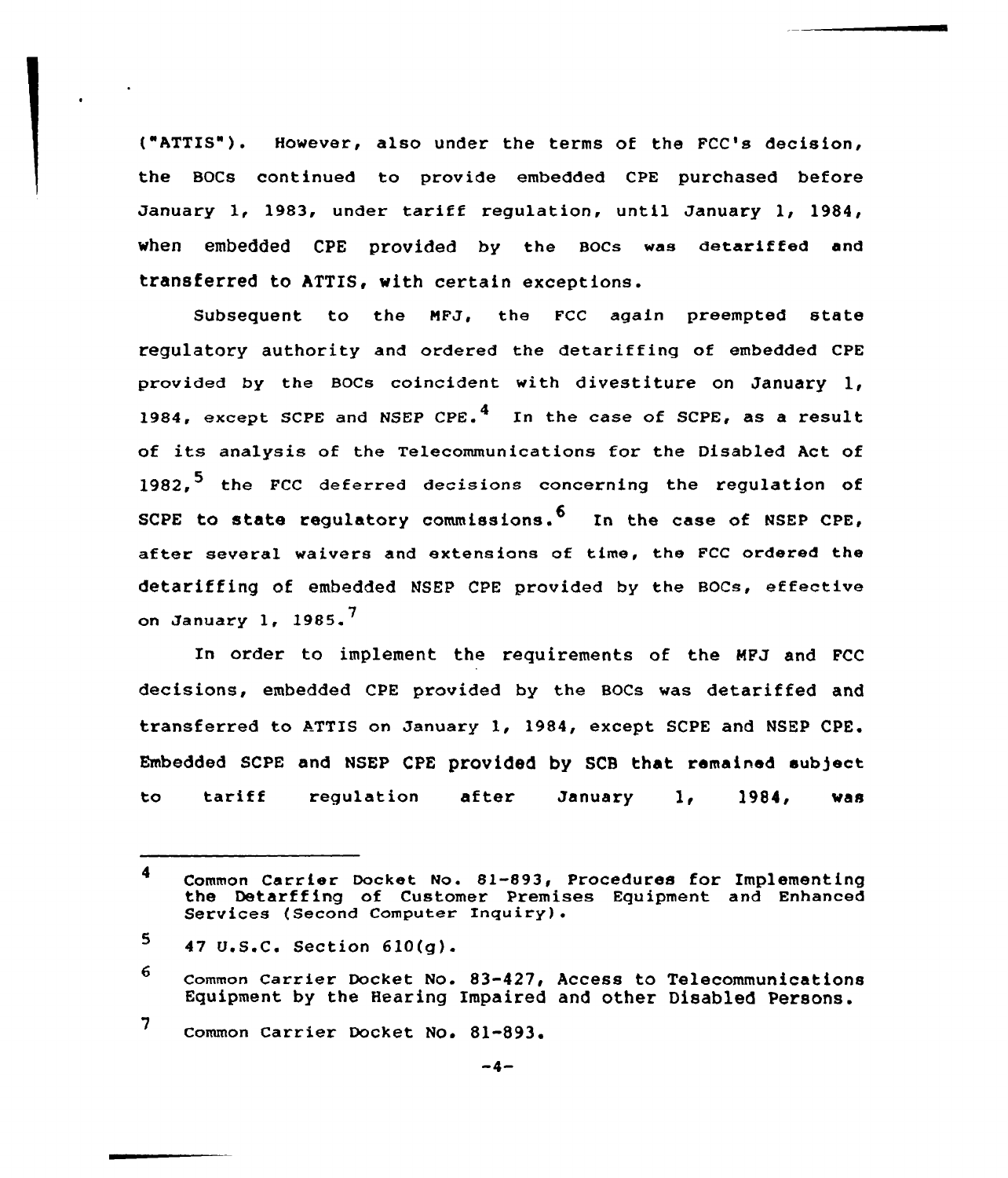transferred to AT&T South. SCB formed AT&T South as a separate subsidiary to receive embedded SCPE and NSEP CPE assets that remained subject to tariff regulation after January 1, 1984. On January 1, 1984, SCB transferred its embedded SCPE and NSEP CPE assets to AT&T South and transferred stock ownership of AT&T South to AT&T.<sup>8</sup>

The issues in this case hinge on detariffing decisions involving embedded SCPE and NSEP CPE. First, in the case of embedded SCPE, AT&T South petitioned to detariff SCPE on June  $13$ , 1984. On January 23, 1987, the Commission ordered the detariffing of embedded SCPE no later than December 31, 1987, and allowed detariffing before December 31, 1987, upon 30 days notice.<sup>9</sup> Therefore, in the opinion of the Commission, AT&T South's petition to detariff SCPE should be granted, effective on the date of this Order.

Secondly, insofar as the FCC preempted state regulatory authority and ordered the detariffing of embedded NSEP CPE provided by the BOCs, effective January 1, 1985, a Commission decision concerning AT&T South's authority to provide NSEP CPE

<sup>9</sup> Administrative Case No. 269, Phase 3.

<sup>8</sup> Other BOCs formed similar separate subsidiaries to receive embedded SCPE and NSEP CPE assets that remained subject to tax'iff regulation after Janaury 1, 1984, and transfexred stock ownership of these separate subsidiaries to AT&T on January 1, 1984.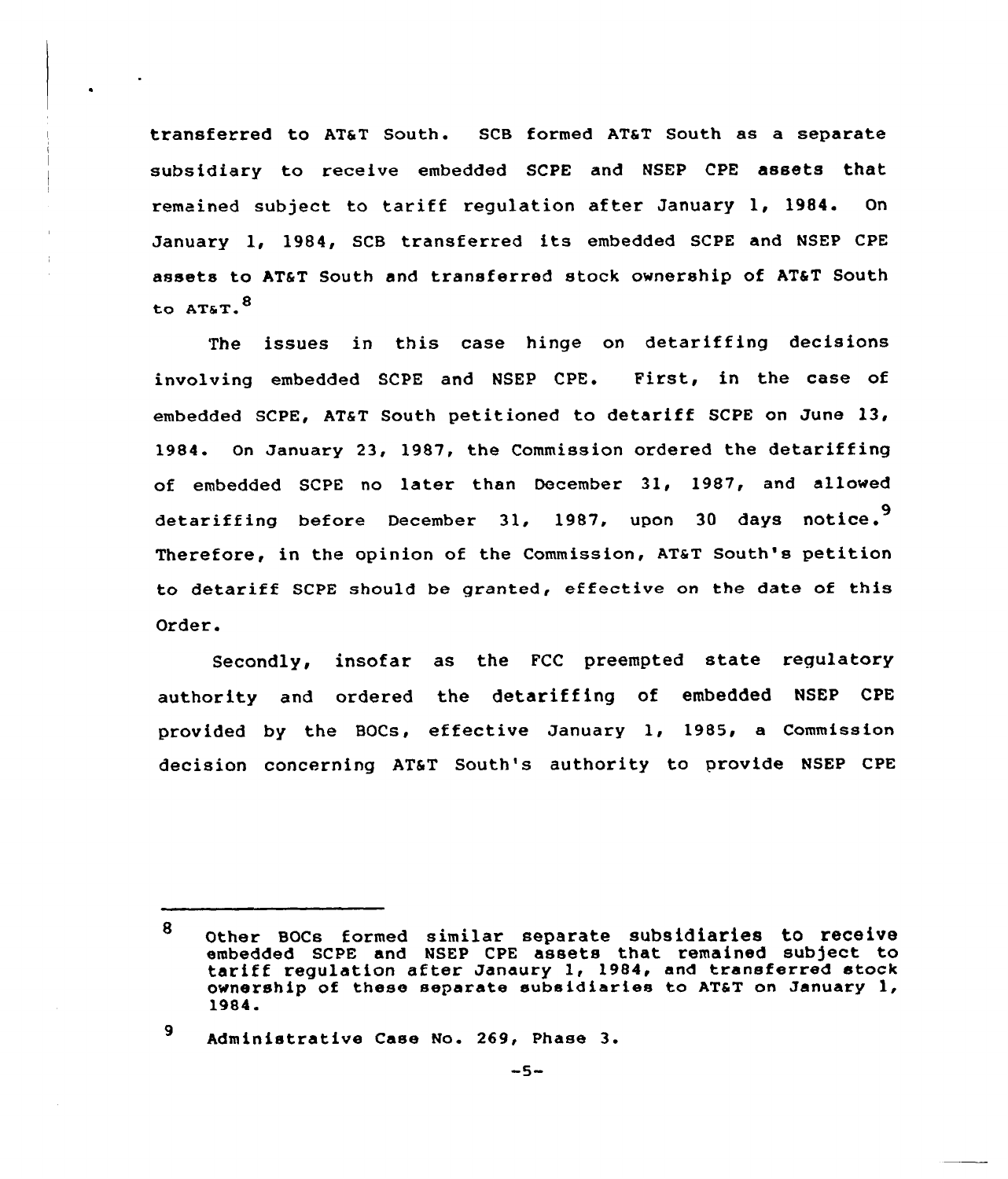would be moot at this time. Therefore, although AT&T South's withdrawal of its request for authority to provide NSEP CPE was premature at the time of its filing, no ruling on this issue is now necessary.

Lastly, since the Commission will grant AT&T South's petition to detariff SCPE, effective on the date of this Order, and since embedded NSEP CPE was detariffed on January 1, 1985, AT&T South will have no assets subject to regulation. Therefore, in the opinion of the Commission, its finding of April 23, 1986, that ATaT South is a public utility subject to regulation under Kentucky law should be vacated and this case should be dismissed, as no certificate of public convenience and necessity is needed.

### FINDINGS AND ORDERS

The Commission, having considered the evidence of record and being advised, is of the opinion and finds that:

1. <sup>A</sup> public hearing is not necessary in this case.

2. AT&T South's petition to detariff SCPE should be granted, effective on the date of this Order.

3. The Commission's finding of April 23, 1986, that AT&T South is a public utility sub)ect to regulation under Kentucky law should be vacated.

4. This case should be dismissed, as no certificate of public convenience and necessity is needed.

IT IS THEREFORE ORDERED that:

l. <sup>A</sup> public hearing is not necessary in this case.

2. AT&T South's petition to detariff SCPE be and it hereby is granted, effective on the date of this Order.

 $-6-$